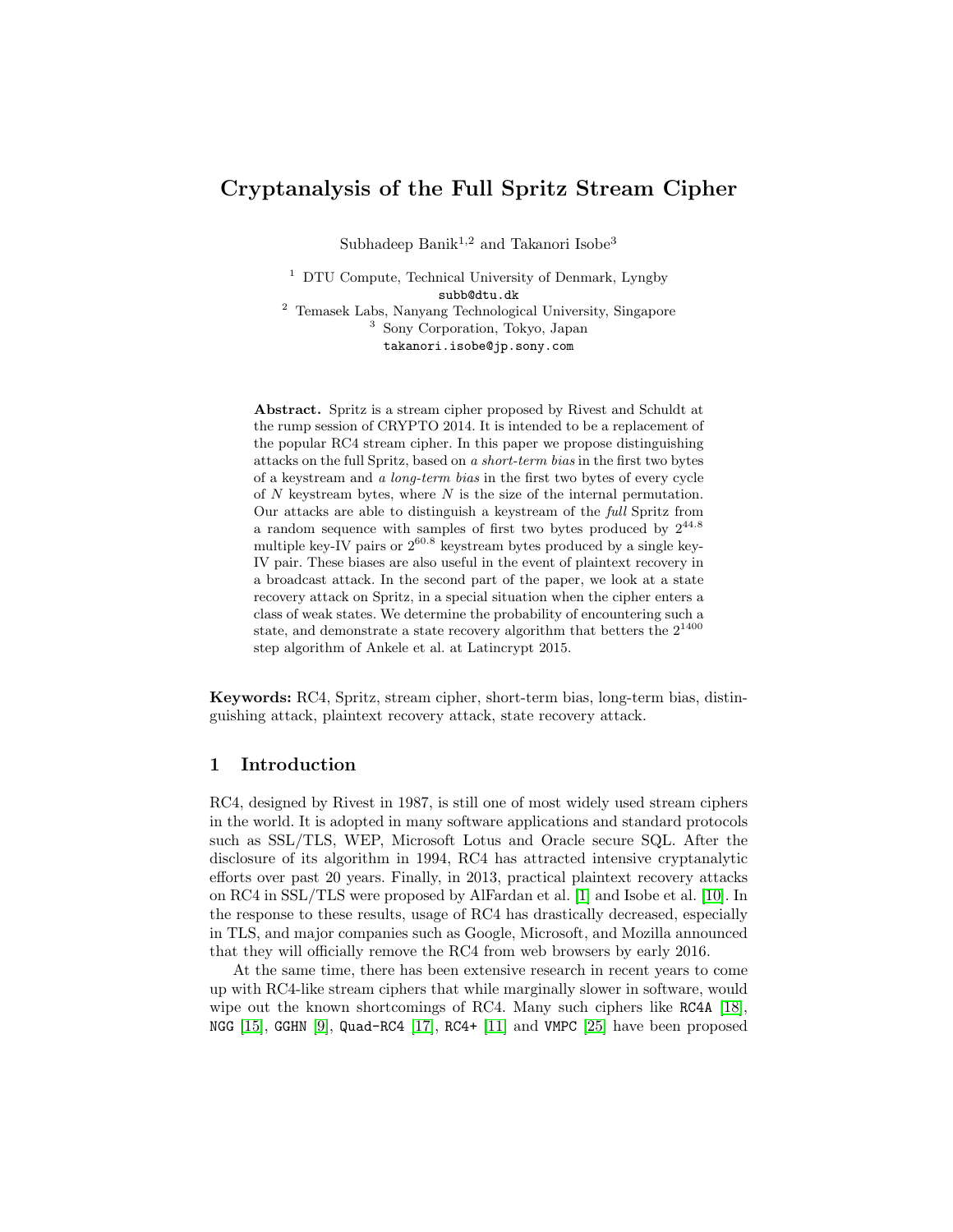to fulfil this objective. However, all the aforementioned ciphers have had distinguishing attacks reported against them [\[3,](#page-14-6)[4,](#page-14-7)[5](#page-14-8)[,13,](#page-14-9)[19,](#page-14-10)[21,](#page-14-11)[22\]](#page-14-12). Spritz [\[20\]](#page-14-13) is a stream cipher proposed by Rivest and Schuldt at the rump session of CRYPTO 2014. The authors intended Spritz to be a replacement for RC4, and hence the design for Spritz was chosen meticulously, with special attention given to the fact that known weaknesses of RC4 [\[12,](#page-14-14)[14\]](#page-14-15) do not carry over. The authors automatically examined many thousands of candidates to obtain cryptographically secure update functions and an estimated 5 "core-months" of CPU time were used in the statistical experiments performed by them. Their experiments suggested that 2 <sup>81</sup> samples were required to distinguish the output of Spritz from random.

#### 1.1 Description of Spritz

Spritz consists of a permutation S over the set  $\{0, 1, 2, \ldots, N-1\}$  (default value of N is 256) and six pointers  $i, j, k, w, a, z$ , where  $i, j, k$  are index pointers, w gives the step distance for i, a is a nibble counter, and z stores the output byte. The design specifies a number of modules that are executed for producing a keystream as defined in Figure [1.](#page-2-0) The authors specify a number of modes of operation using the Spritz structure like a stream cipher, hash function, MAC etc. In the stream cipher mode of operation the keystream is produced in the following manner. First the permutation is initialized using the **INITIALIZESTATE** $(N)$  routine. The secret key K is then absorbed into the state using the  $ABSORB(K)$  module. Additionally, if an IV is to be used, then the ABSORBSTOP() module is invoked and the IV is absorbed by calling the  $\mathsf{ABSORB}(IV)$  function. Thereafter, the SQUEEZE module is invoked to produce keystream bytes.

#### 1.2 Previous Work

The only published work on cryptanalysis of Spritz is presented in [\[2\]](#page-14-16). The authors tackle the problem of state recovery using three different approaches. The best algorithm they propose theoretically recovers the internal permutation used in Spritz in  $2^{1400}$  steps. Additionally, in [\[24\]](#page-15-1), the author proposed a distinguisher for a scaled down version of Spritz  $(N = 8)$ . It was observed that the event  $Z_i = Z_{i+2}$  was biased. However, the bias was not theoretically proven and no analogous result for the full Spritz  $(N = 256)$  was proposed.

#### 1.3 Our Contribution and Organization

In this paper, we first show a *short-term bias* which is present in the first two bytes of a keystream and a long-term bias which appears in the first two bytes of every cycle of N keystream bytes. We theoretically prove that these biases exist in a keystream of Spritz regardless of the value of N. Based on these biases, we propose distinguishing attacks on the full Spritz  $(N = 256)$ . Our attacks are able to distinguish a keystream of the full Spritz from a random sequence with samples of first two bytes produced by  $2^{44.8}$  multiple key-IV pairs or  $2^{60.8}$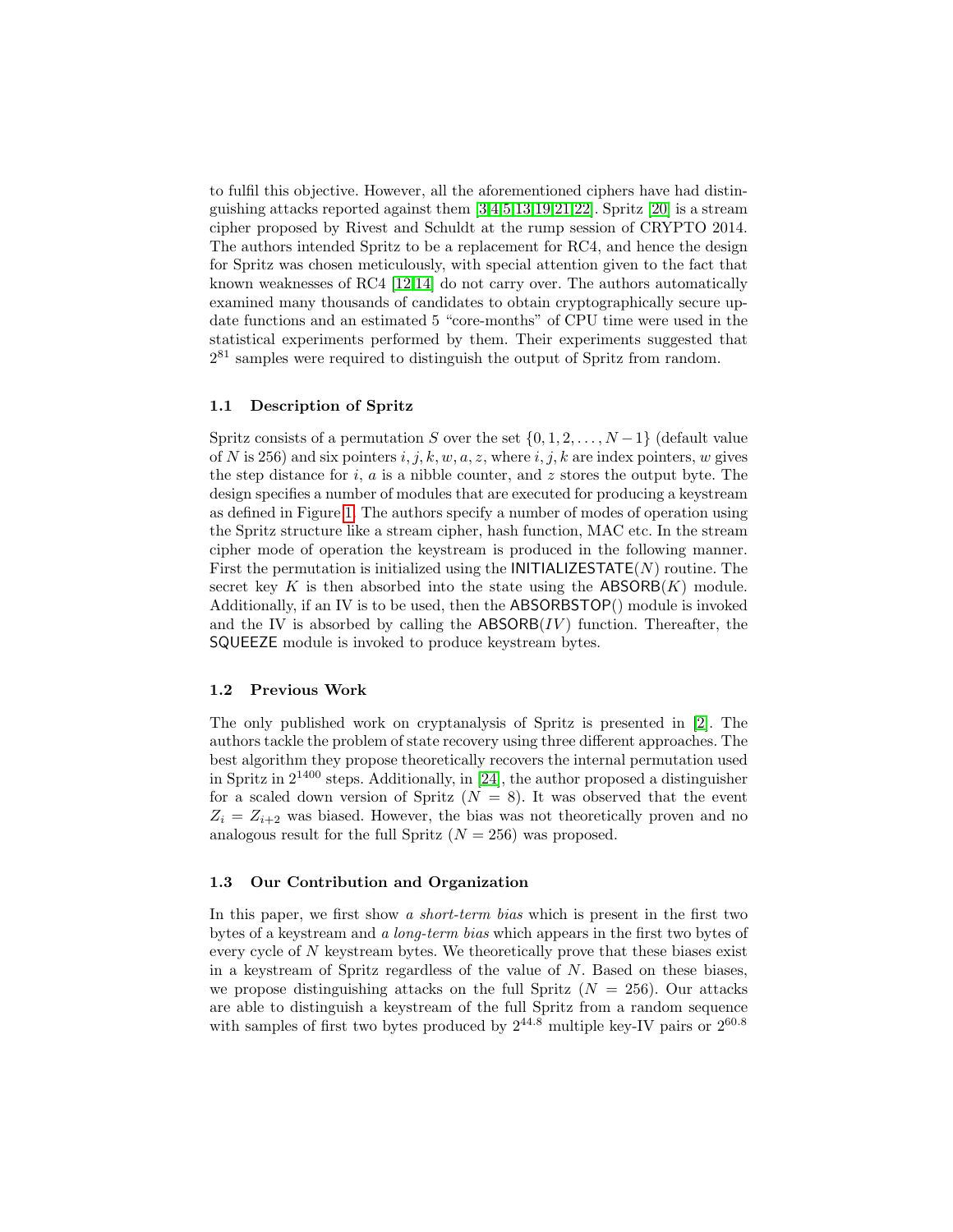#### <span id="page-2-0"></span> $INITIALIZESTATE(N)$

 $WHIP(r)$ 

1. 
$$
i = j = k = a = z = 0, w = 1.
$$
  
2. **for**  $v \to 0$  to  $N - 1$   
 $S[v] = v$ 

# $ABSORB(I)$

1. for  $v \rightarrow 0$  to  $I.length - 1$ ABSORBBYTE $(I[v])$ 

# $ABSORBBYTE(b)$

1. ABSORBNIBBLE(low(b)) 2. ABSORBNIBBLE(high(b))

### $ABSORBNIBBLE(x)$

1. if  $a = \lfloor \frac{N}{2} \rfloor$ SHUFFLE() 2.  $SWAP(S[a], S[\lfloor N/2 \rfloor + x])$ 3.  $a = a + 1$ 

# 1. for  $v \rightarrow 0$  to  $r-1$

UPDATE()  
2. do 
$$
w = w + 1
$$
  
until  $gcd(w, N) = 1$ 

# CRUSH()

1. for 
$$
v \to 0
$$
 to  $\lfloor N/2 \rfloor - 1$   
if  $S[v] > S[N - 1 - v]$   
SWAP $(S[v], S[N - 1 - v])$ 

#### $SQUEEZE(r)$

1. if  $a > 0$ SHUFFLE() 2.  $P = Array.New(r)$ 3. for  $v \to 0$  to  $r-1$  $P[v] = DRIP()$ 4. return P

SHUFFLE()

1. if  $a > 0$ 

2. UPDATE() 3. return OUTPUT()

# DRIP()

| ABSORBSTOP() |  |
|--------------|--|
|              |  |

1. if  $a = \lfloor \frac{N}{2} \rfloor$  $SHU$ FFLE() 2.  $a = a + 1$ 

#### SHUFFLE()

UPDATE()

| 1. WHIP $(2N)$<br>2. CRUSH()<br>3. WHIP $(2N)$<br>4. CRUSH()<br>5. WHIP $(2N)$ | 1. $i = i + w$<br>2. $j = k + S[j + S[i]]$<br>3. $k = i + k + S[j]$<br>4. $SWAP(S[i], S[j])$ |
|--------------------------------------------------------------------------------|----------------------------------------------------------------------------------------------|
| 6. $a = 0$                                                                     | OUTPUT()                                                                                     |
|                                                                                | 1. $z = S[i + S[i + S[z + k]]$<br>2. return $z$                                              |

# Fig. 1: Modules for Spritz. When  $N$  is a power of 2, the last two lines of WHIP are equivalent to  $w = w + 2$ .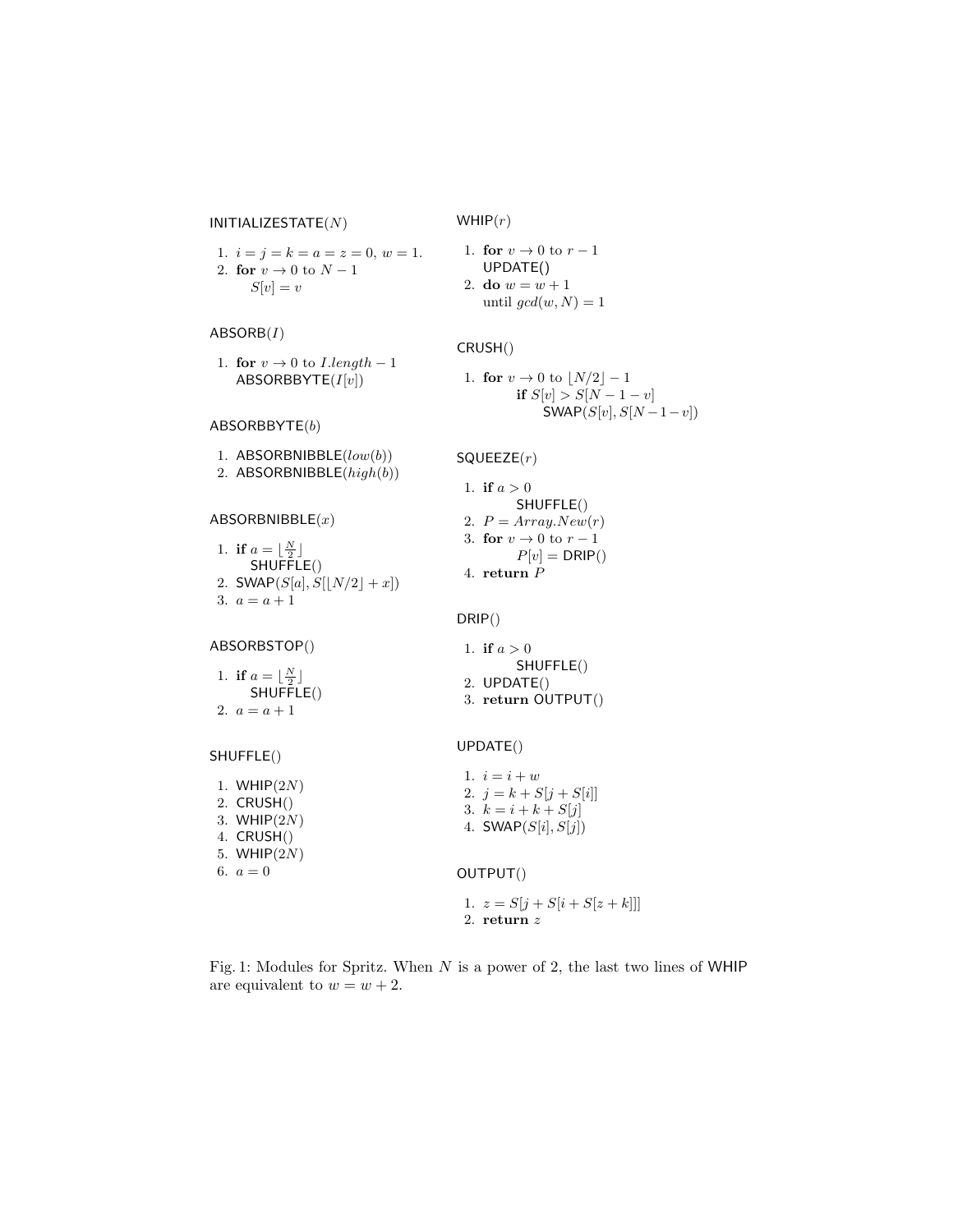keystream bytes produced by a single key-IV pair. These biases are applicable to a plaintext recovery attack in a broadcast setting and multi-session setting in SSL/TLS.

Thereafter we show that under certain conditions, Spritz enters a weak class of states, during which, the odd and even elements of the permutation are never swapped with each other. In this case, the sequence constructed with the last bit of every keystream byte becomes periodic with period equal to 4. We show that in such an event, a state recovery attack on Spritz is more efficient and improves upon the  $2^{1400}$  step algorithm proposed in [\[2\]](#page-14-16). Table 1 shows the summary of our results.

In Section [2,](#page-3-0) we will present the distinguisher on Spritz and study a few of its implications. In Section [3,](#page-8-0) we will present our state recovery attack on Spritz. Section [4](#page-13-1) concludes the paper.

|   | Type of Attack                         | Complexity                     | Reference |
|---|----------------------------------------|--------------------------------|-----------|
|   | Distinguishing attack on               | $2^{21.9}$<br>outputs          | [24]      |
|   | scaled down version $(N = 8)$          |                                |           |
| 2 | Distinguishing attack on               | $2^{44.8}$<br>outputs          | Section 2 |
|   | full Spritz in multiple key-IV setting |                                |           |
| 3 | Distinguishing attack on               | 0.60.8<br>outputs              | Section 2 |
|   | full Spritz in single key-IV setting   |                                |           |
|   | State recovery attack                  | $2^{1\overline{400}}$<br>steps | [2]       |
|   |                                        | $2^{1247}$<br>steps            | Section 3 |

Table 1: Summary of Results on Spritz

# <span id="page-3-0"></span>2 Distinguishing Attacks on Spritz

Before we proceed to outline the details of the distinguisher, let us present a few observations on how the various index pointers are used when Spritz is operated in the stream cipher mode. Note that when Spritz is used in the stream cipher mode: the sequence of execution of modules is

A. ABSORB $(K)$ B. ABSORBSTOP $(),$  ABSORB $(IV)$  (optional, only if IV is used) C. SQUEEZE().

1. In the  $ABSORB(K)$  (and also  $ABSORB(IV)$ ) phase, the internal permutation is swapped according to the nibble values of the key (IV). During this phase the index a is used only to keep track of the number of nibbles currently absorbed in the permutation. After the ABSORB phase, the index a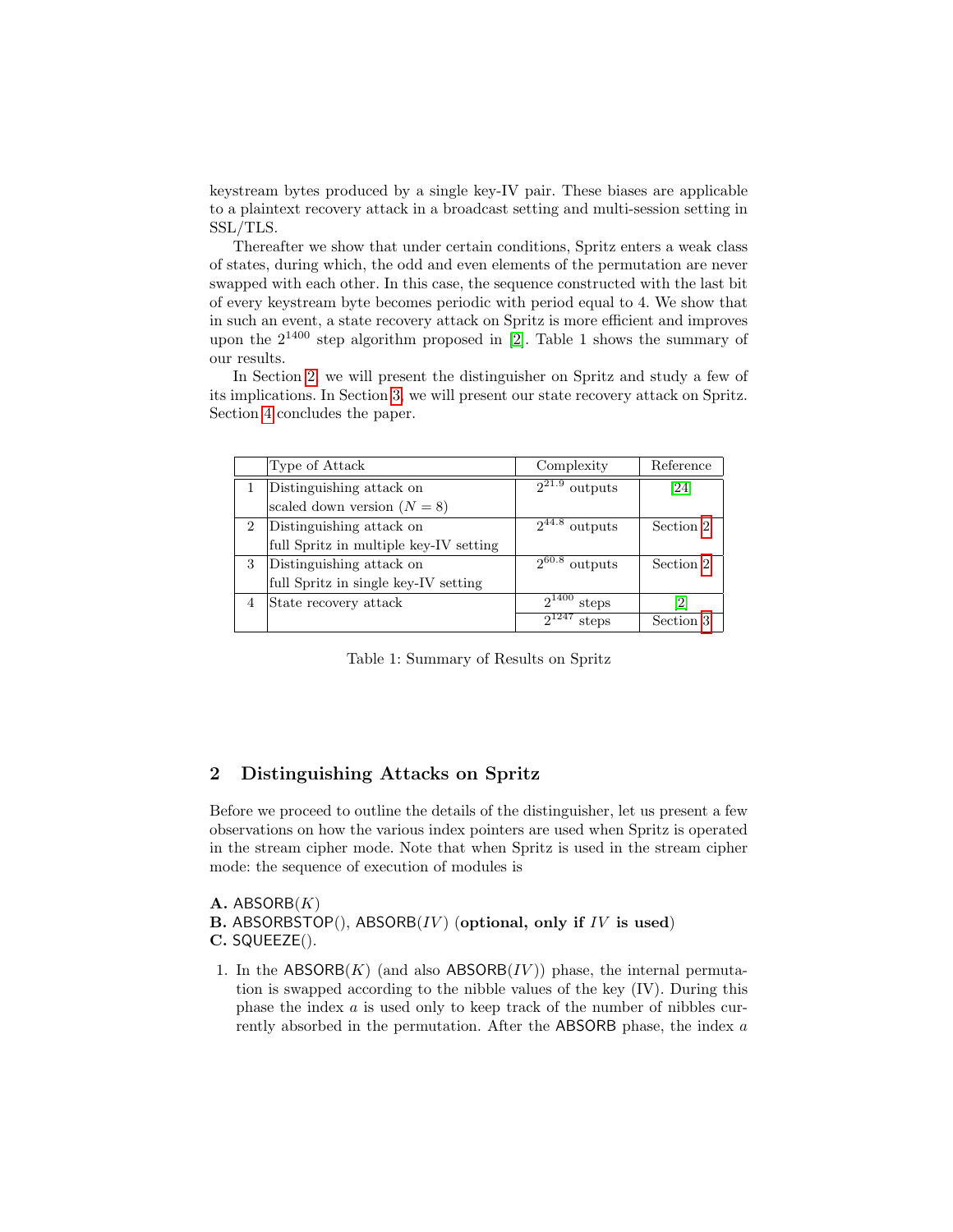plays no further role in the SQUEEZE phase when the cipher starts producing keystream bytes.

- 2. The index  $w$ , which is used to increment the index  $i$ , is constant during the SQUEEZE phase. The value of this index does not depend on the secret key, and hence is not secret. Its value can be deduced from the length of the secret key and IV. If the length of key is limited to  $\vert N/4 \vert$  bytes, and no IV is used, then the SHUFFLE procedure is executed only once. In that case, the value of  $w$  during the **SQUEEZE** phase is 7.
- 3. If the length of the Key is more than  $|N/4|$  bytes the value of w can be deduced by examining the number of times the SHUFFLE module has been called during the ABSORB phases. For example, if  $N = 256$ , and a Key of size 80 bytes, the SHUFFLE procedure gets called twice, at the end of the 64th byte and at the beginning of SQUEEZE. Each SHUFFLE call increases the value of  $w$  by 6 and so the value of  $w$  during the keystream generation is  $1 + 6 + 6 = 13$ .
- 4. The value of the index i at the beginning of the **SQUEEZE** phase is always 0, whatever be the the size of the Key and IV used in the ABSORB phases. This is because whenever  $\lfloor N/4 \rfloor$  bytes get absorbed, the value of the pointers  $i, j, k$  are altered by call to the SHUFFLE module. Each SHUFFLE module calls the WHIP $(2N)$  module thrice. Each WHIP module in turn updates i using the rule  $i = i + w$  a total of 2N times. Whatever be the actual value of w, at the end of the any call to the WHIP module, the updated value of  $i = 0 + 2wN \equiv 0 \mod N$ . And so the value of i remains 0 going in and out of the WHIP executions and hence also the SHUFFLE module.
- 5. The only indices that change during the SQUEEZE phase is  $i, j, k, z$ .
- 6. The sequence of updates during the SQUEEZE phase is therefore given as: (a)  $i = i + w$ 
	- (b)  $j = k + S[j + S[i]]$
	- (c)  $k = k + i + S[j]$
	- (d) SWAP  $(S[i], S[j])$
	- (e) return  $z = S[j + S[i + S[z + k]]]$

#### 2.1 Bias in First Two Output Bytes of a Keystream

We first prove that the first two output bytes produced by the Spritz stream cipher are biased towards the tuple  $(-w, -w)$ . For example, if  $N = 256$ , and if a 64 byte key is used, then  $w = 7$ , and then the first 2 bytes are biased towards the value (249, 249).

<span id="page-4-0"></span>**Theorem 1.** The first two output bytes  $Z_1$  and  $Z_2$  produced by the Spritz stream cipher are biased towards  $(-w, -w)$ . The probability of this event is given by  $Pr[Z_1 = Z_2 = -w] = \frac{1}{N^2} + \frac{3}{N^4}.$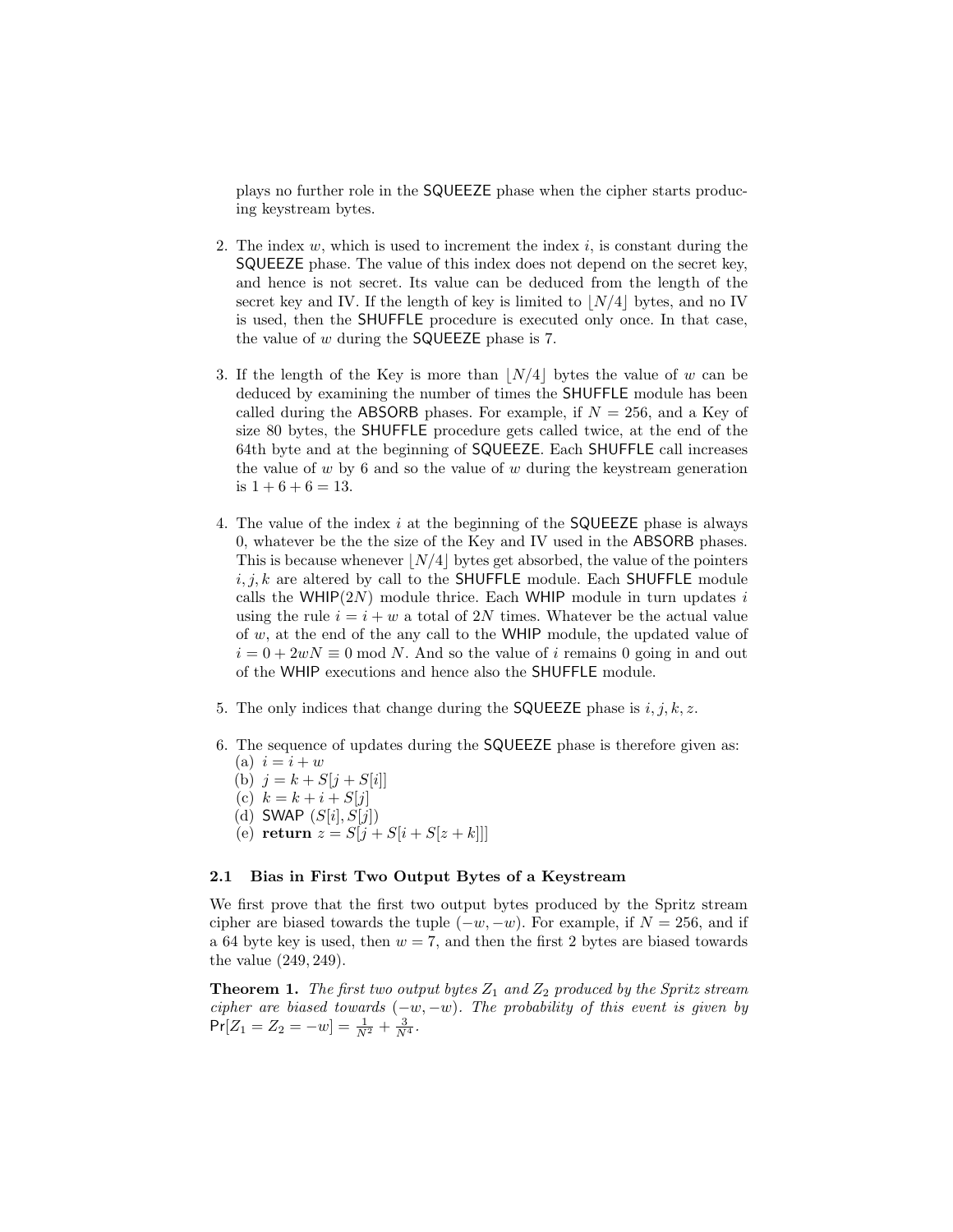*Proof.* We outline three mutually exclusive events **I**, **II** and **III**, each of which occurs with probability  $\frac{1}{N^4}$ , that guarantees that the first two output bytes produced by the cipher are both equal to  $-w$ . Each of the three events are denoted by the states of the permutation and the values of the index pointers before the beginning of the SQUEEZE phase.

I.  $S[w] = -w, S[2w] = 0, k = 0, S[j - w] = 2w$ II.  $k = 2w$ ,  $S[j + S[w]] = -2w$ ,  $S[2w] = w$ ,  $S[0] = -w$ III.  $k + S[j - w] = 2w, k + S[2w] = 0, S[w - k] = 0, S[w] = -w$ 

For example, when I occurs in the first round we have the following changes : 1.  $i \leftarrow i + w = w$ 2.  $j \leftarrow 0 + S[j + S[w]] = S[j - w] = 2w$ 3.  $k \leftarrow k + i + S[j] = 0 + w + S[2w] = 0 + w + 0 = w$ 4.  $S[w] \leftarrow 0$ ,  $S[2w] \leftarrow -w$  after SWAP 5.  $z \leftarrow S[j + S[i + S[z + k]]] = S[2w + S[w + S[w]]] = S[2w + S[w]] = S[2w] = -w$ 

Similarly in the second round we have the following changes:

1.  $i \leftarrow i + w = 2w$ , 2.  $j \leftarrow w + S[2w + S[2w]] = w + S[w] = w$ 3.  $k \leftarrow k + i + S[j] = w + 2w + S[w] = 3w + 0 = 3w$ 4.  $S[w] \leftarrow -w$ ,  $S[2w] \leftarrow 0$  after SWAP 5.  $z \leftarrow S[w + S[2w + S[3w - w]]] = S[w + S[2w + S[2w]]] = S[w] = -w$ 

We get similar results when we analyze II and III. Let us now denote by E the union of the events **I**, **II** and **III**. We have  $Pr[E] = \frac{3}{N^4}$ , and  $Pr[Z_1 = Z_2]$  $-w[E] = 1$ . We assume that when E does not occur  $Pr[Z_1 = Z_2 = -w|E^c] = \frac{1}{N^2}$ , and is more or less uniformly random. We were able to verify the assumption by running computer simulations. Therefore by Bayes theorem, we have:

$$
Pr[Z_1 = Z_2 = -w] = Pr[Z_1 = Z_2 = -w|E] \cdot Pr[E] + Pr[Z_1 = Z_2 = -w|E^c] \cdot Pr[E^c]
$$
  
=  $1 \cdot \frac{3}{N^4} + \frac{1}{N^2} \cdot \left[1 - \frac{3}{N^4}\right] \approx \frac{1}{N^2} + \frac{3}{N^4}$ 

Experimental results: By performing extensive computer simulations with (a) one billion random keys, and (b) a fixed key with one billion random IVs, the probability  $Pr[Z_1 = Z_2 = -w]$  was found to be around  $\frac{1}{N^2} + \frac{2.9}{N^4}$  for  $N = 16$ and  $N = 32$ . In Figure [2](#page-6-0) and [3,](#page-6-1) we plot  $\left[\Pr[(Z_1, Z_2) = x] - \frac{1}{N^2}\right] \cdot N^4$  for all values of x when  $N = 16$  and 32 respectively with  $w = 7$ . The x-axis is marked as  $NZ_1 + Z_2$ . We can see a sharp peak at the x-axis mark corresponding to  $(-7, -7)$  (i.e.  $9 * 16 + 9 = 153$  for  $N = 16$  and  $25 * 32 + 25 = 825$  for  $N = 32$ ). The plot is not uniform and there seems to be some bias for other values of  $x$ too, but the most significant bias exists at the point corresponding to  $(-w, -w)$ .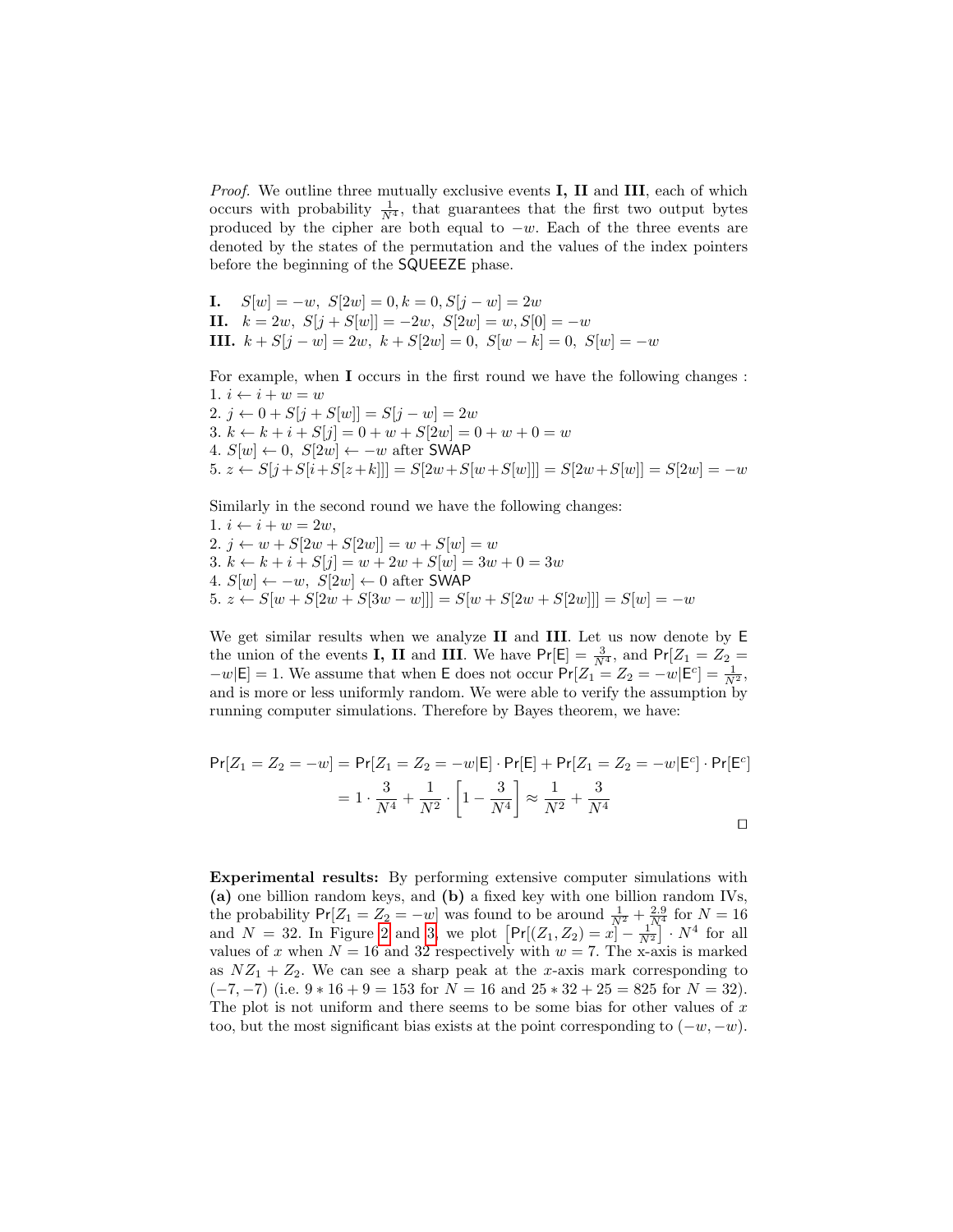<span id="page-6-0"></span>

<span id="page-6-1"></span>

<span id="page-6-2"></span>Fig. 3:  $\left[Pr[(Z_1, Z_2) = x] - \frac{1}{N^2}\right] \cdot N^4$  (for  $N = 32$ )

# 2.2 Distinguishing Attack with Multiple Key-IV pairs Based on a Short-Term Bias

We now state the following theorem from [\[12\]](#page-14-14), which outlines the number of output samples required to distinguish two distributions  $X$  and  $Y$ .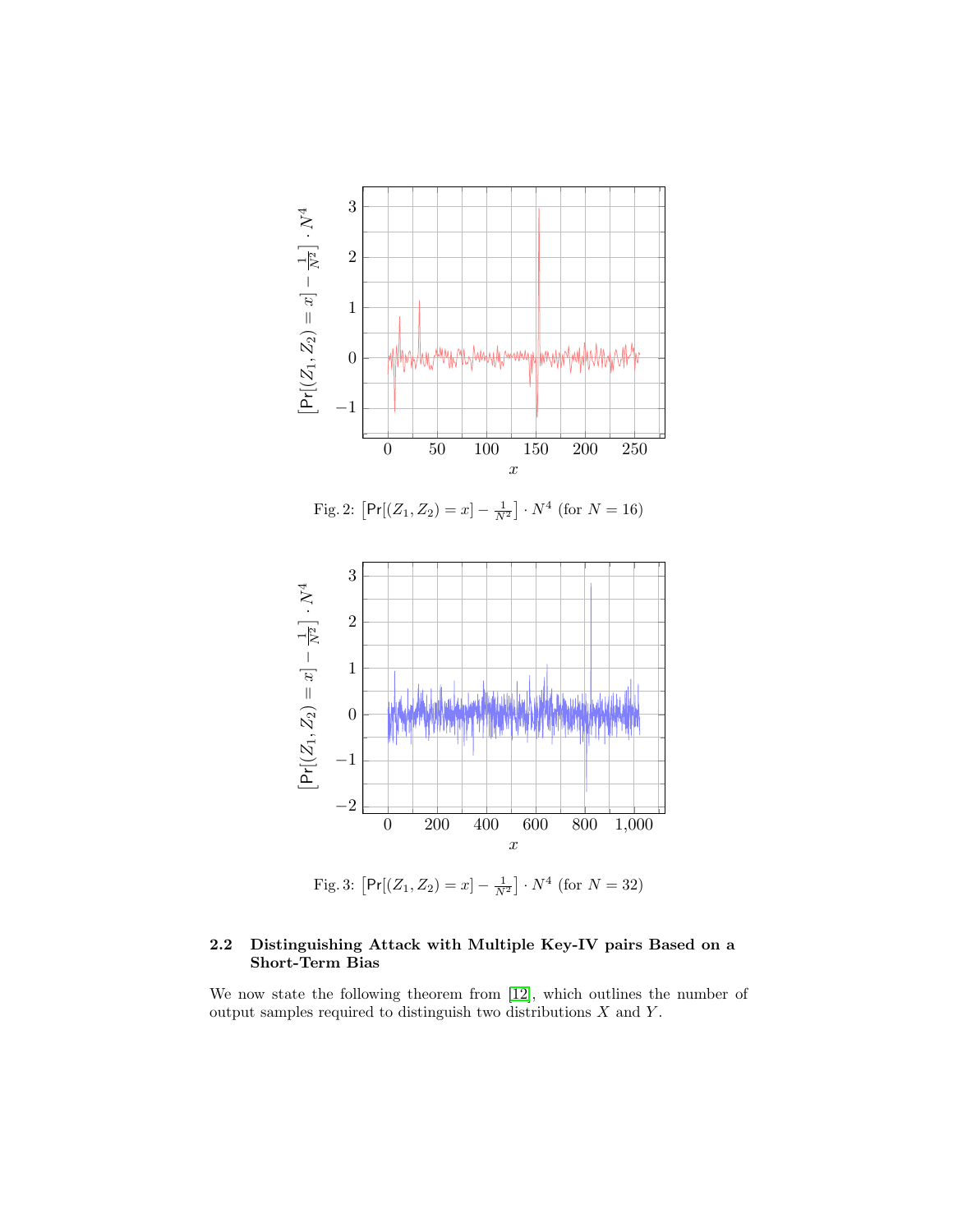**Theorem 2.** (Mantin-Shamir [\[12\]](#page-14-14)) Let X, Y be distributions, and suppose that the event e happens in X with probability p and in Y with probability  $p(1 + q)$ . Then for small p and q,  $O\left(\frac{1}{pq^2}\right)$  $\big)$  samples suffice to distinguish X from Y with a constant probability of success.

Let X be the probability distribution of  $Z_1$  and  $Z_2$  in an ideal random stream, and let Y be the probability distribution of  $Z_1$  and  $Z_2$  in streams produced by Spritz for randomly chosen keys. Let the event e denote  $Z_1 = Z_2 = -w$ , which occurs with probability of  $\frac{1}{N^2}$  in X and  $\frac{1}{N^2} + \frac{3}{N^4} = \frac{1}{N^2} \cdot \left(1 + \frac{3}{N^2}\right)$  in Y. By using the Theorem [2](#page-6-2) with  $p = \frac{1}{N^2}$  and  $q = \frac{3}{N^2}$ , we can conclude that we need about  $\frac{1}{pq^2} = \frac{N^6}{9} \approx 2^{44.8}$  output samples to reliably distinguish the two distributions.

Therefore, we can mount a distinguishing attack with multiple key-IV pairs, if output samples of  $Z_1$  and  $Z_2$  produced by  $2^{44.8}$  distinct key-IV pairs are available. In the single key setting, it requires samples of first two bytes  $Z_1$  and  $Z_2$  generated by  $2^{44.8}$  different IVs.

## 2.3 Distinguishing Attack with a Single Key-IV pair Based on a Long-Term Bias

The distinguishing attack on Spritz described in Theorem [1](#page-4-0) requires that  $i$  and  $z$  are both zero at the beginning of the **SQUEEZE** phase. In general, during the production of a single stream of keystream bytes from any key or key/IV pair  $i$ and  $z$  are not both zero at the beginning of each round. This is why although the result in Theorem [1,](#page-4-0) holds for distinguishing the first 2 output bytes produced by multiple key/IV pairs, the same result can not be translated for a single keystream byte sequence using the event  $Z_t = Z_{t+1} = -w$ .

However  $i$  becomes 0 after every  $N$  rounds, and so in order to distinguish a single sequence of keystream bytes, one could look at the event  $Z_{mN+1}$  =  $Z_{mN+2} = -w$  (for all integers  $m \geq 0$ ) i.e. the first two of every cycle of N keystream bytes. However we still need  $Z_{mN} = 0$  for the initial conditions of the distinguisher to be fulfilled and so we should really look at the event  $Pr[Z_{mN+1}$  =  $Z_{mN+2} = -w|Z_{mN} = 0$ . For the reasons outlined in Theorem [1,](#page-4-0) we also have

$$
\Pr[Z_{mN+1}=Z_{mN+2}=-w|Z_{mN}=0]=\frac{1}{N^2}+\frac{3}{N^4}
$$

where the probability this time is calculated over several integral values of  $m$ . Note that we will need  $T = \mathcal{O}(\frac{N^6}{9}) \approx 2^{44.8}$  samples to reliably distinguish the stream. However for this we need  $T \cdot N$  cycles of keystream bytes (as  $Z_{mN} = 0$ will on average occur once every N **cycles**) and hence  $T \cdot N^2 = \mathcal{O}(\frac{N^8}{9}) \approx 2^{60.8}$ keystream bytes. The distinguishing attack was verified for 100 random keys for  $N = 16, 32.$ 

# 2.4 Plaintext Recovery Attacks in the Broadcast Setting

These short- and long-term biases are also used for plaintext recovery attacks in the broadcast setting where the same plaintext is encrypted with different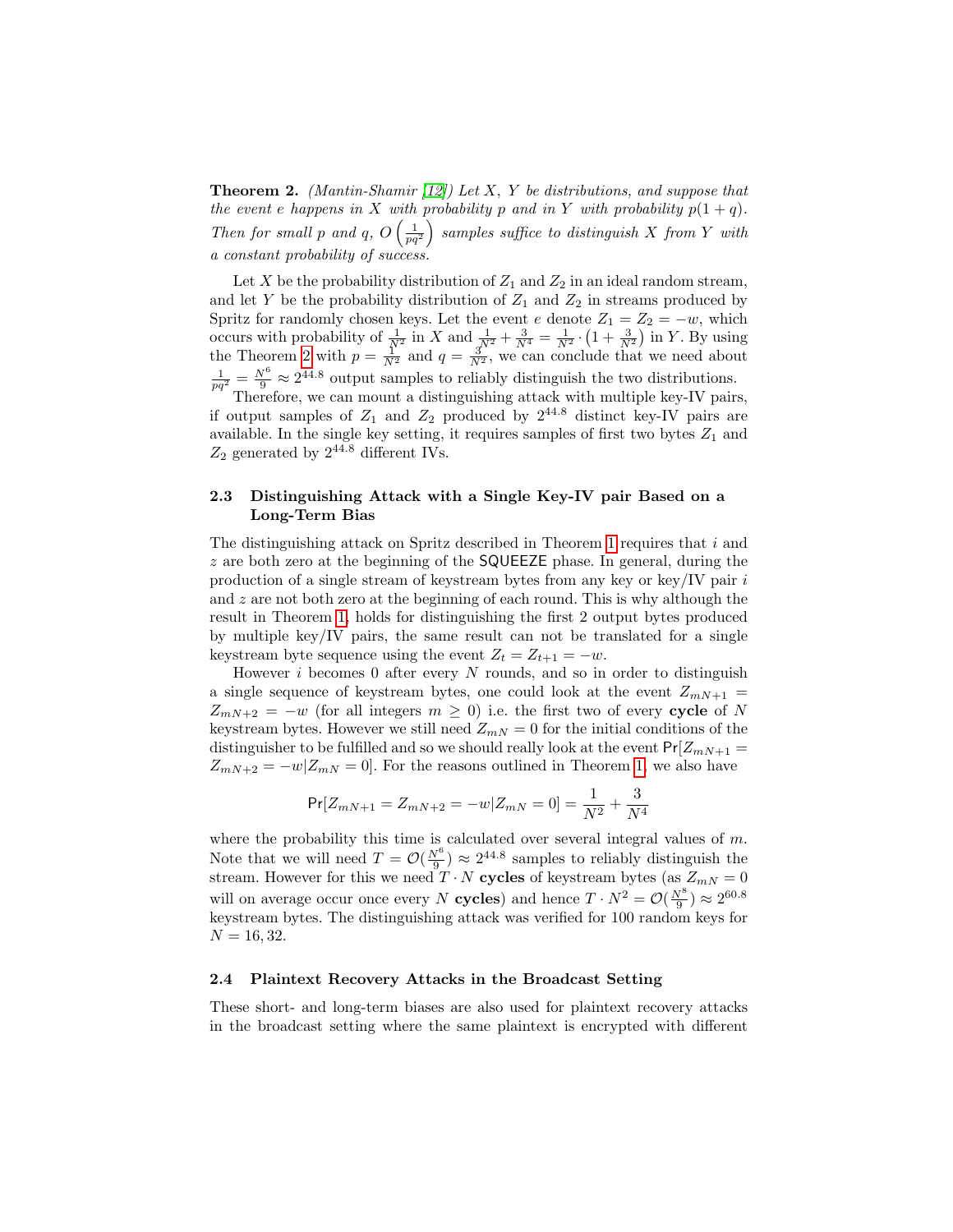keys or/and IV in the same manner of previous attacks  $[12,1,10,16]$  $[12,1,10,16]$  $[12,1,10,16]$  $[12,1,10,16]$ . Note that the broadcast setting is converted into the multi-session setting where the target plaintext block are repeatedly sent in the same position in the plaintexts in multiple SSL/TLS sessions. According to Theorem [2,](#page-6-2) given  $\frac{1}{pq^2}$  ciphertexts, we can distinguish the distribution of correct candidates of plaintext bytes (the biased distribution) from the distribution of wrong candidates of plaintext bytes (a random distribution) with a constant probability. It can be considered as the lower bound of the required number of ciphertexts for recovering biased bytes of a plaintext in this setting as mentioned in [\[12\]](#page-14-14). Recent statistical methods to detect a correct plaintext e.g. likelihood calculations of techniques [\[1,](#page-13-0)[23\]](#page-15-2) and Bayesian analysis [\[8\]](#page-14-18) might help to reduce the required number of ciphertexts when mounting an actual attack.

# <span id="page-8-0"></span>3 State Recovery Attack on Spritz

We first look at a class of special states of the Spritz stream cipher that occurs just before the beginning of the SQUEEZE phase.

**Definition 1.** Define a Spritz state as the 3-tuple  $(S, j, k)$  just at the beginning of the SQUEEZE phase. A Spritz state is called a SPECIAL state if all the following conditions hold simultaneously.

- 1.  $S[t] \equiv 0 \mod 2, \text{ if } t \equiv 1 \mod 2,$
- 2.  $S[t] \equiv 1 \mod 2$ , if  $t \equiv 0 \mod 2$ .
- 3.  $j \equiv 0 \mod 2$  and  $k \equiv 0 \mod 2$

In other words a SPECIAL state occurs when all the even indexed positions of the S array hold odd values, all the odd indexed positions hold even values and additionally  $j$  and  $k$  are even. We will now show that if the state at the beginning of the SQUEEZE phase is a SPECIAL state, then the sequence  $Z_t \mod 2$ ,  $t =$  $0, 1, 2, 3, \ldots$  is periodic with period equal to 4.

Lemma 1. If the state at the beginning of the SQUEEZE phase is a SPECIAL state then the following hold (assuming  $N$  is even):

- a) The state after every four iterations is a SPECIAL state.
- b) In every iteration, the updated values of  $i$  and  $j$  are equal modulo 2. Hence no SWAP between odd and even values occur. And so, even and odd indexed positions of the S array will continue to hold odd and even values respectively.
- c)  $Z_t \equiv Z_{t+4} \mod 2$ , for all values of t.

*Proof.* Note that i and z are 0 at the beginning of the **SQUEEZE** phase and so both are even to begin with. If  $N$  is even, the design of the WHIP module ensures that the value of w is odd, whatever be the length of key/IV. Thereafter, all the above claims can be verified by running four iterations of the UPDATE function. We summarize the modulo 2 values of the various indices over 4 iterations in Table [2.](#page-9-0) Note that the updated values of  $i, j$  in each round is either both odd or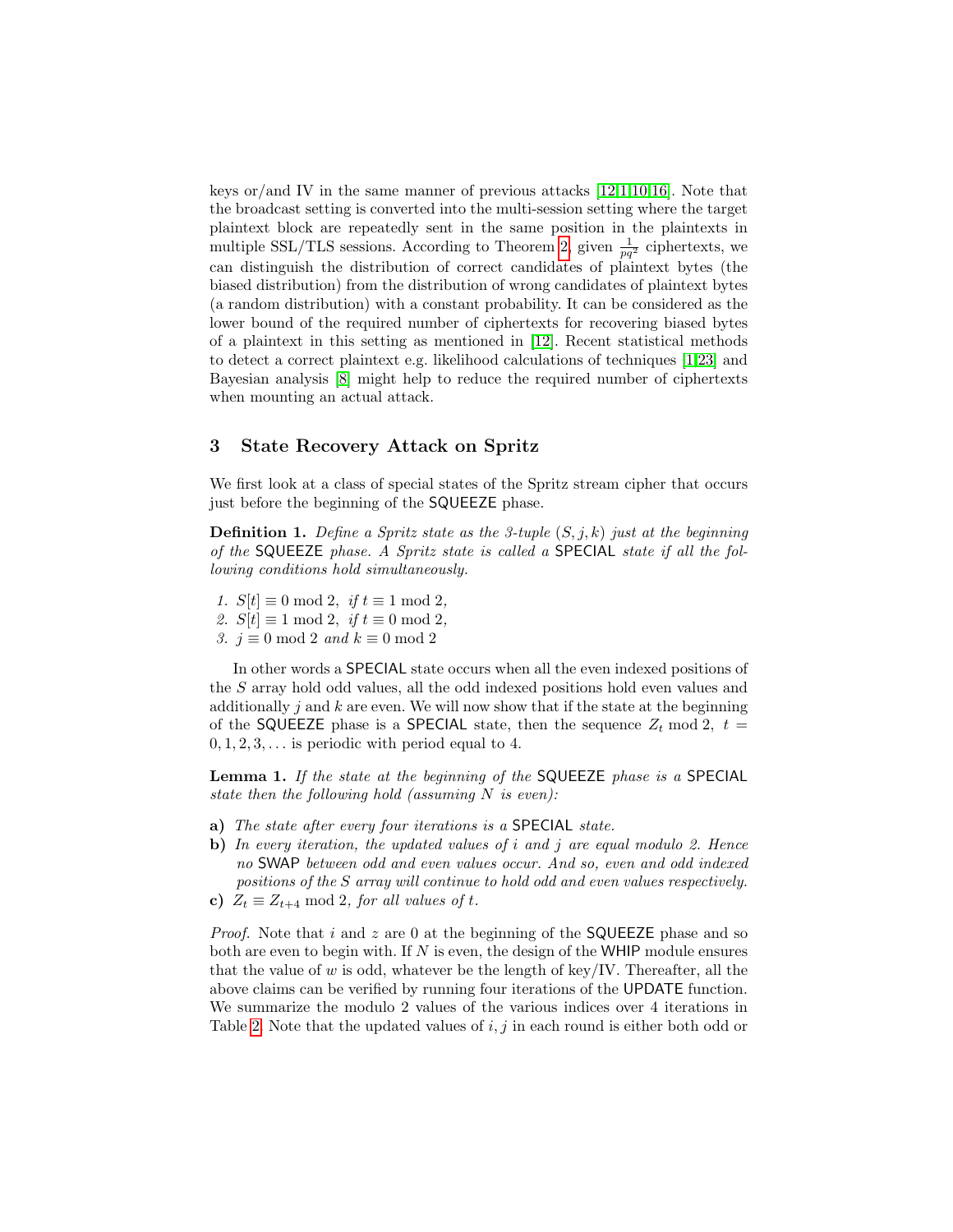<span id="page-9-0"></span>

| $\#\overline{\text{Index}}$     | $ t=1 t=2 t=3 t=4$ |              |              |   |
|---------------------------------|--------------------|--------------|--------------|---|
| $1 i = i + w^*$                 |                    |              |              |   |
| $\overline{2 j+S[i]^*}$         |                    | $\mathbf{0}$ |              |   |
| $3 j=k+S[j+S[i]]^*$             |                    | 0            |              | 0 |
| $\overline{4 k} = k + i + S[j]$ |                    | $\mathbf{0}$ |              |   |
| $5 z+k^*$                       |                    | ∩            | $\mathbf{0}$ |   |
| $6 i+ S[z+k]^*$                 |                    |              | ∩            | 0 |
| $7 j + S[i + S[z + k]]^{*}$     |                    |              |              |   |
| $8 z = S[j + S[i + S[z + k]]]$  |                    |              |              |   |

Table 2: The modulo 2 values of the various indices through 4 iterations. The ones marked with \*are used in the State recovery process in Algorithm [1](#page-11-0)

both even, which means that the odd and even values are never swapped during the SQUEEZE phase. At the end of round 4,  $i, j, k, z$  become even again and so the modulo values of the above indices will repeat every 4 cycles. And therefore, the sequence of the modulo 2 values of the keystream byte z becomes periodic with period 4:  $0, 1, 1, 0, 0, 1, 1, 0, 0, 1, 1, 0 \ldots$ 

 $\Box$ 

Probability of a SPECIAL state: Combinatorially, it is easy to see that the total number of SPECIAL states is  $\left(\frac{N}{2}\right)^2 \cdot \left[\left(\frac{N}{2}\right)! \right]^2$ . Therefore, if carry out the key/IV Setup operation with different keys/ single key and different IVs, then the probability that the state at the beginning of the SQUEEZE state is SPECIAL is given by

$$
\rho = \frac{\left(\frac{N}{2}\right)^2 \cdot \left[\left(\frac{N}{2}\right)!\right]^2}{N^2 \cdot (N!)}
$$

For  $N = 256$ ,  $\rho \approx 2^{-253.7}$ . So if one employs an IV of length more than 254 bits, it is likely that a **SPECIAL** state will be encountered in  $\rho^{-1}$  attempts. Using this, a state recovery attack can be mounted in a Multiple IV mode as follows:

- 1. For a fixed key, and Multiple IVs collect keystream of around  $10*N$  bytes and inspect the sequence  $Z_t \mod 2$ .
- 2. If the sequence is  $0, 1, 1, 0, 0, 1, 1, 0, 0, 1, 1, 0...$  i.e. periodic with period 4, then the attacker can conclude with high probability that he has encountered a SPECIAL state and he proceeds according to Algorithm [1.](#page-11-0)
- 3. The above technique is likely to succeed once in  $\rho^{-1}$  attempts.

#### 3.1 State recovery of SPECIAL states

Once the attacker is sure that he has encountered a SPECIAL state, he has the task of recovering a much simpler state and he proceeds in the same manner as in [\[2,](#page-14-16) Algorithm 1]. However, there a few differences as given in Algorithm [1.](#page-11-0)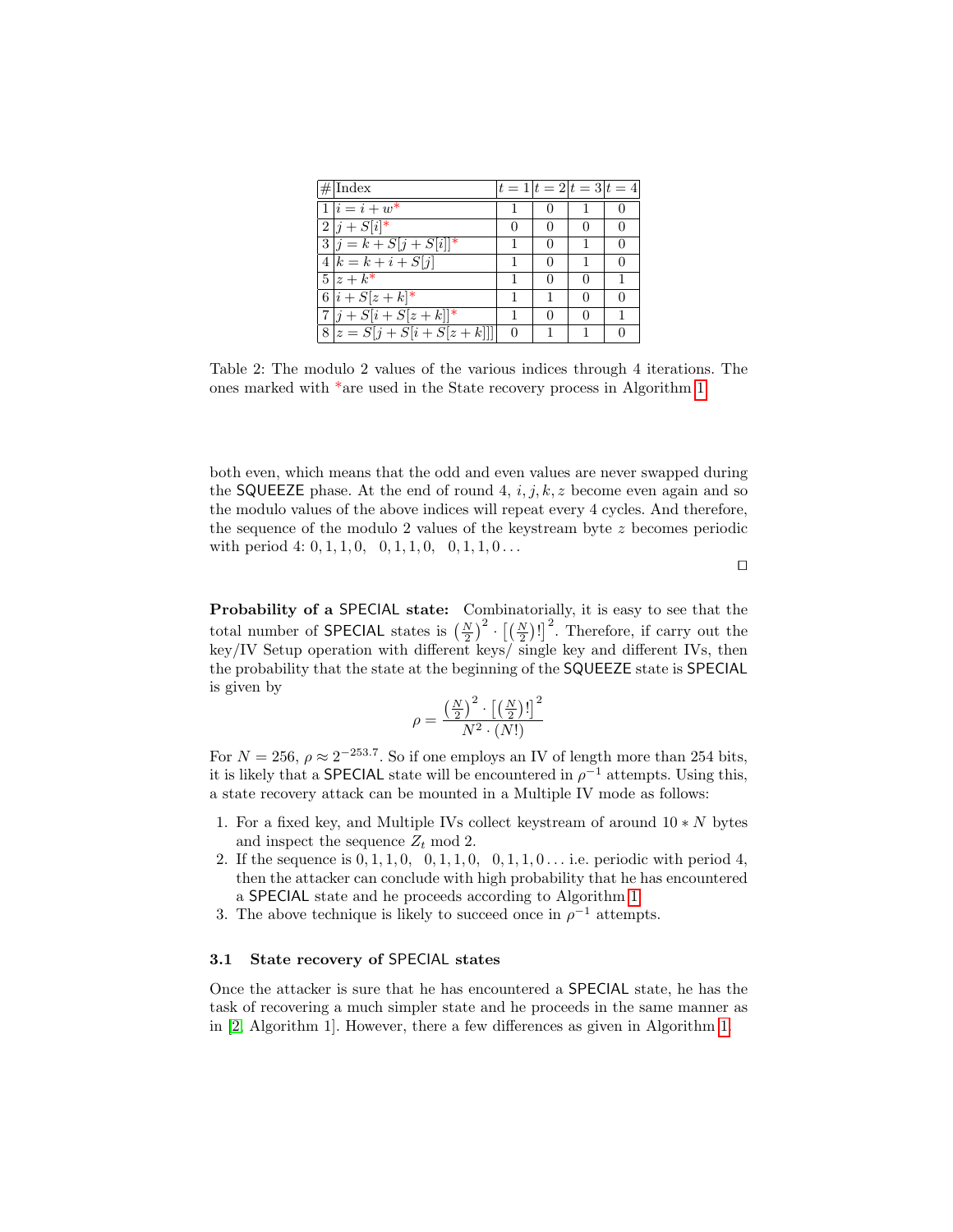The algorithm can be summarized in the following words: In each round, the attacker guesses the value of some of the elements of the internal permutation to determine the value of all the five indices required in the state update operation, each time making sure that odd indices get even values and vice versa. He then inspects the keystream byte produced in the round and tries to determine if the intermediate guessed permutation is consistent with the keystream byte observed. The attacker computes the index  $d = j + S[i + S[z + k]]$  with the guessed values of the permutation and then performs the Verification step: Depending on the comparison between  $S[d]$  and the current keystream byte  $Z_r$  he makes the following transitions:

If  $S[d] = \text{NULL}$  and  $Z_r \notin S \to \text{Assign } S[d] = Z_r$ , Go to next round  $r + 1$ If  $S[d] = \text{NULL}$  and  $Z_r \in S \rightarrow \text{Contraction}$ ! Try another assignment If  $S[d] \neq \text{NULL}$  and  $Z_r \neq S[d] \rightarrow \text{Contraction}$ !! Try another assignment If  $S[d] \neq$  NULL and  $Z_r = S[d] \rightarrow$  Go to next round  $r + 1$ 

# 3.2 Complexity of the Algorithm

The complexity is given by the number of guesses or assignments made, until a solution is found. As in [\[2\]](#page-14-16), we compute the complexity by splitting the algorithm in several cases  $c_i(x)$  to which we assign probabilities according to the occurrence of each case. Note that we can view the above internal state recovery algorithm, as two modules each working to recover exactly one half of the elements of the permutation. This is true since, the odd and the even indices never swap among each other. Let us denote by  $\mathcal{T}_1, \mathcal{T}_2$  as the average number of assignments that would made in recovering the odd/even indexed elements of the permutation, if they were operating independent of the other. Since for every assignment in  $\mathcal{T}_1$ we would need  $\mathcal{T}_2$  assignments to verify the correctness of the solution, the total complexity of our algorithm is  $\mathcal{T} = \mathcal{T}_1 \cdot \mathcal{T}_2$ .

To estimate  $\mathcal{T}_1$ , we have to note the parity of the the odd indices assigned in every cycle. We already know that the parity of all the indices will repeat after every 4 rounds, so observing the first 4 cycles is sufficient. As per Algorithm [1,](#page-11-0) the five indices that are used in the assignment process are  $i_{next}, a, j_{next}, b, c$ , and the index used in the verification process is d. It is easy to see that these correspond to  $i, j + S[i], j, z + k, i + S[z + k]$  and  $j + S[i + S[z + k]]$  respectively. A quick look at Table [2,](#page-9-0) tells us four of the assignment indices and the only verification index are odd in the first round. Thereafter the second and third rounds have one and two assignment indices odd. The fourth round has one assignment and one verification index odd. This means that there are four assignments followed by a verification, which is followed by another cycle of four assignments and a verification. Therefore in total we have 10 stages of assignment/verification. Let  $c_i[x]$  (1  $\leq i \leq 10$ ) denote the average complexity associated with each stage, assuming that x elements of the  $N/2$  odd-indexed positions are already filled,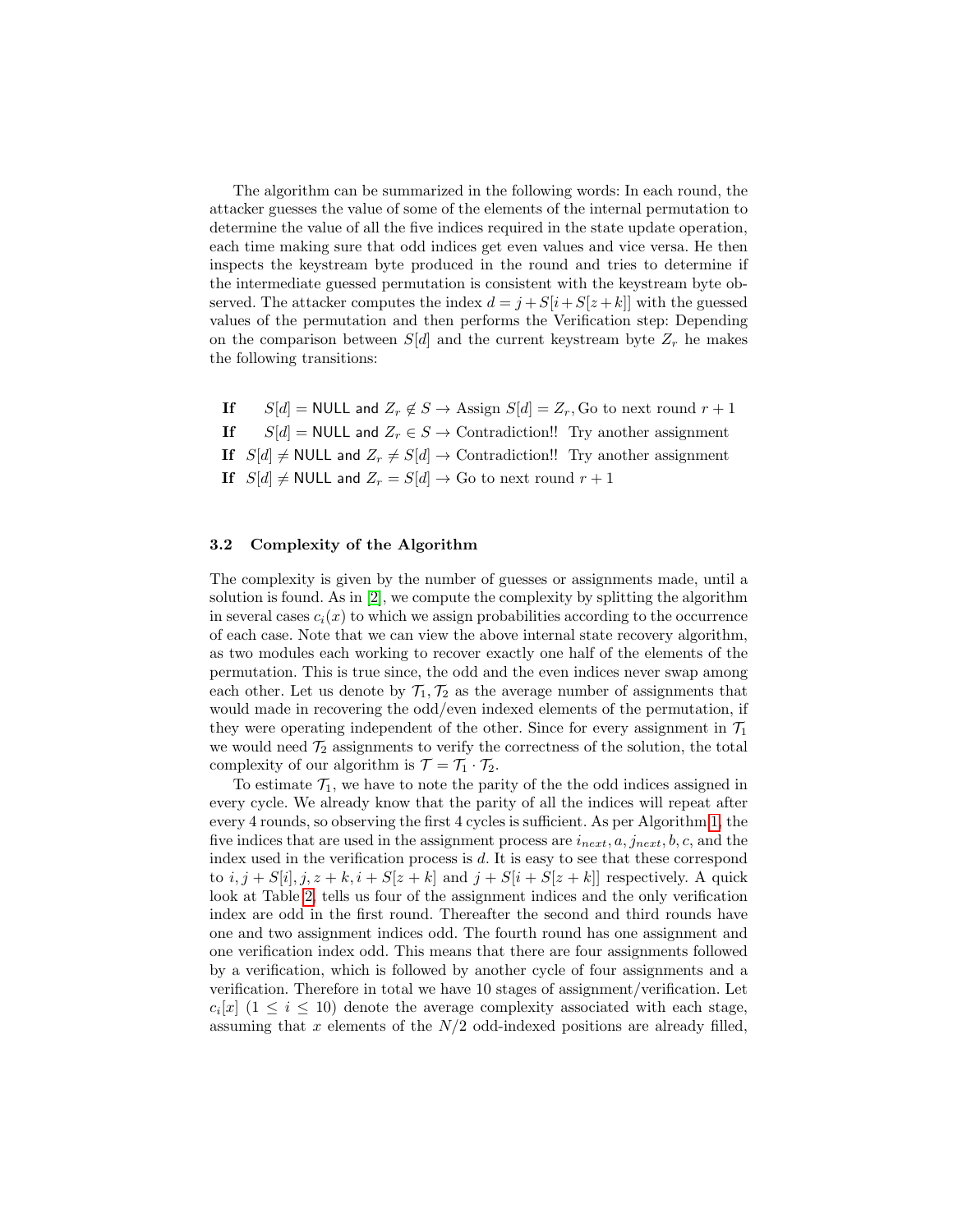```
Input: Keystream bytes Z_t for t = 0 to 10*N;
Output: Permutation S at the beginning of SQUEEZE stage;
S[t] \leftarrow \text{NULL} for t = 0 to N - 1;
Run StateRecovery(S, i, j, k, 0);StateRecovery(S, i, j, k, r);i_{next} \leftarrow i + w;if S[i_{next}] = NULL ∧ u_1 is not in S \wedge u_1 \neq i_{next} mod 2 then
Assign S[i_{next}] \leftarrow u_1 /* for u_1 \leftarrow 0 to N-1 */
end
a = j + S[i_{next}];if S[a] = \text{NULL} \wedge u_2 is not in S \wedge u_2 \not\equiv a \mod 2 then<br>
| Assign S[a] \leftarrow u_2 /* for u_2 \leftarrow 0 to
                                             /* for u_2 \leftarrow 0 to N - 1 */
end
j_{next} \leftarrow j + S[a];if S[j_{next}] = NULL ∧ u_3 is not in S \wedge u_3 \not\equiv j_{next} \mod 2 then
\left| \quad \text{Assign } S[j_{next}] \leftarrow u_3 /* for u_3 \leftarrow 0 to N - 1 */
end
k_{next} \leftarrow k + i_{next} + S[j_{next}];SWAP (S[i_{next}], S[j_{next}]);
b \leftarrow Z_{r-1} + k_{next};if S[b] = \text{NULL} \wedge u_4 is not in S \wedge u_4 \not\equiv b \mod 2 then<br>
| Assign S[b] \leftarrow u_4 /* for u_4 \leftarrow 0 to
                                             /* for u_4 \leftarrow 0 to N - 1 */
end
c \leftarrow i_{next} + S[b];if S[c] = \text{NULL} \wedge u_5 is not in S \wedge u_5 \not\equiv c \mod 2 then<br>
| Assign S[c] \leftarrow u_5 /* for u_5 \leftarrow 0 to
                                            /* for u_5 \leftarrow 0 to N - 1 */
end
d \leftarrow j_{next} + S[c];if S[d] is NULL ∧Z_r is not in S then
     Assign S[d] \leftarrow Z_r;
    StateRecovery(S, i_{next}, j_{next}, k_{next}, r + 1);end
if S[d] is NULL \wedge Z_r is in S then
| Contradiction /*Try another assignment */;
end
if S[d] is not NULL ∧S[d] \neq Z_r then
| Contradiction /*Try another assignment */;
end
if S[d] is not NULL ∧S[d] = Z_r then
\left| \quad \text{StateRecovery}(S, i_{next}, j_{next}, k_{next}, r+1); \right|end
```
Algorithm 1: State Recovery Algorithm for SPECIAL states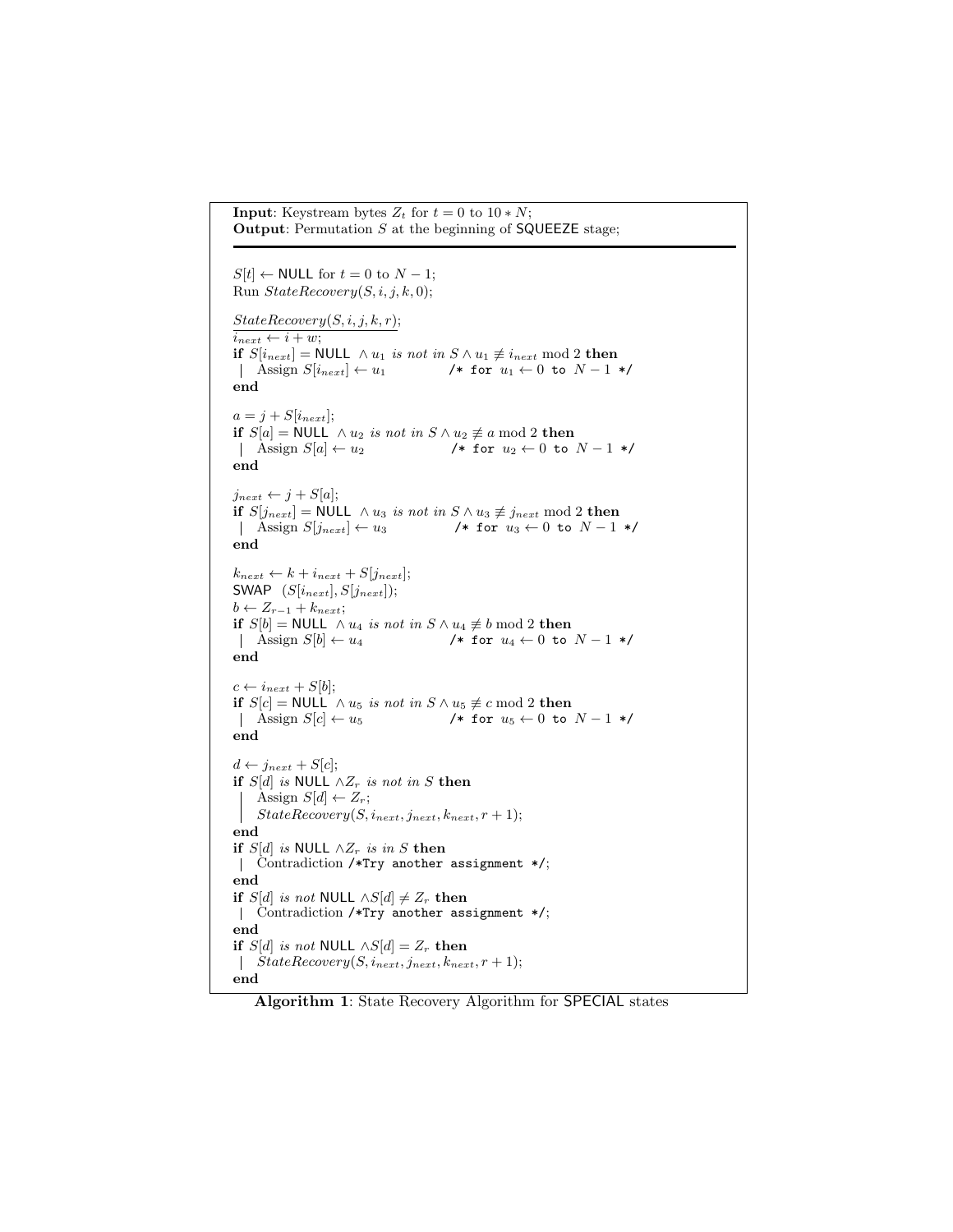then we have

$$
c_i[x] = \begin{cases} \frac{x}{N/2} \cdot c_{i+1}[x] + (1 - \frac{x}{N/2}) \cdot (\frac{N}{2} - x) \cdot c_{i+1}[x+1], \text{ for } i \in [1, 10] \setminus \{5, 10\} \\ (\frac{x}{N/2})^2 \cdot c_{i+1}[x] + (1 - \frac{x}{N/2})^2 \cdot c_{i+1}[x+1], & \text{ for } i = 5, 10 \\ \mathcal{H}c_{11} \text{ denotes } c_1 \mathcal{H}. \end{cases}
$$

In the above equation, when  $i \in [1, 10] \setminus \{5, 10\}$ , it denotes an assignment phase, when  $i = 5, 10$ , it denotes a verification phase. During an assignment, if x elements are already present in the permutation, then with probability  $\frac{x}{N/2}$ , the index to be assigned would be already filled, and in this case the algorithm would move on to stage  $i+1$  without assignment. Alternatively with probability  $1 - \frac{x}{N/2}$ , the index is empty and there are exactly  $\frac{N}{2} - x$  ways to assign it, after which it moves to stage  $i+1$ . During verification stage the analysis is as follows:

- **a.** With probability  $\frac{x}{N/2}$ , the verification index d is already filled.
- **b.** Therefore with probability  $\frac{x}{N/2} \cdot (1 \frac{x}{N/2})$ , the index is already filled by a value other than  $Z_r$ . In this case the path is terminated.
- **c.** With probability  $(\frac{x}{N/2})^2$  the index is filled with  $Z_r$  and the algorithm moves to the next phase.
- **d.** With probability  $(1 \frac{x}{N/2})$  the verification index d is empty.
- **e.** Therefore with probability  $(1 \frac{x}{N/2}) \cdot (\frac{x}{N/2})$  it happens that  $Z_r$  exists in some other index of the permutation. In this case too the path is terminated.
- **f.** With probability  $(1 \frac{x}{N/2})^2$ ,  $Z_r$  is not present in the permutation, and so after assigning  $S[d] \leftarrow Z_r$  it moves to the next stage.

The complexity  $\mathcal{T}_1$  can be estimated as  $c_1[0]$ , with the boundary conditions  $c_i\left[\frac{N}{2}-1\right]=1$ . The above recurrence can be solved by a dynamic programming approach to find an estimate for  $c_1[0]$ . A similar recurrence relation can be deduced for estimating  $\mathcal{T}_2$  by keeping track of the even valued assignment/verification indices. We write the recurrence relation below for the benefit of the reader.

$$
c_i[x] = \begin{cases} \frac{x}{N/2} \cdot c_{i+1}[x] + (1 - \frac{x}{N/2}) \cdot (\frac{N}{2} - x) \cdot c_{i+1}[x+1], \text{ for } i \in [1, 14] \setminus \{6, 10\} \\ (\frac{x}{N/2})^2 \cdot c_{i+1}[x] + (1 - \frac{x}{N/2})^2 \cdot c_{i+1}[x+1], & \text{ for } i = 6, 10 \end{cases}
$$
  
\n
$$
k_{c_{15}} \text{ denotes } c_1 * \text{.}
$$

**Experimental Results:** We performed the state recovery for  $N = 14, 16, 18, 20$ for 100 random permutations. The algorithm was always able to recover the permutation. In Figure [4,](#page-13-2) we plot the base 2 logarithm of the theoretical estimate  $\mathcal T$  with the base 2 logarithm of the experimentally obtained average number of steps, for different even values of  $N$ . We can see that the theoretical value always overestimates the experimentally obtained complexity. For  $N = 256$ , the theoretical estimate for  $\mathcal{T} \approx 2^{1233}$ . And so the estimated complexity of state recovery is given as  $\mathcal{T} \cdot \left(\frac{N}{2}\right)^2 \approx 2^{1247}$  (taking into account the additional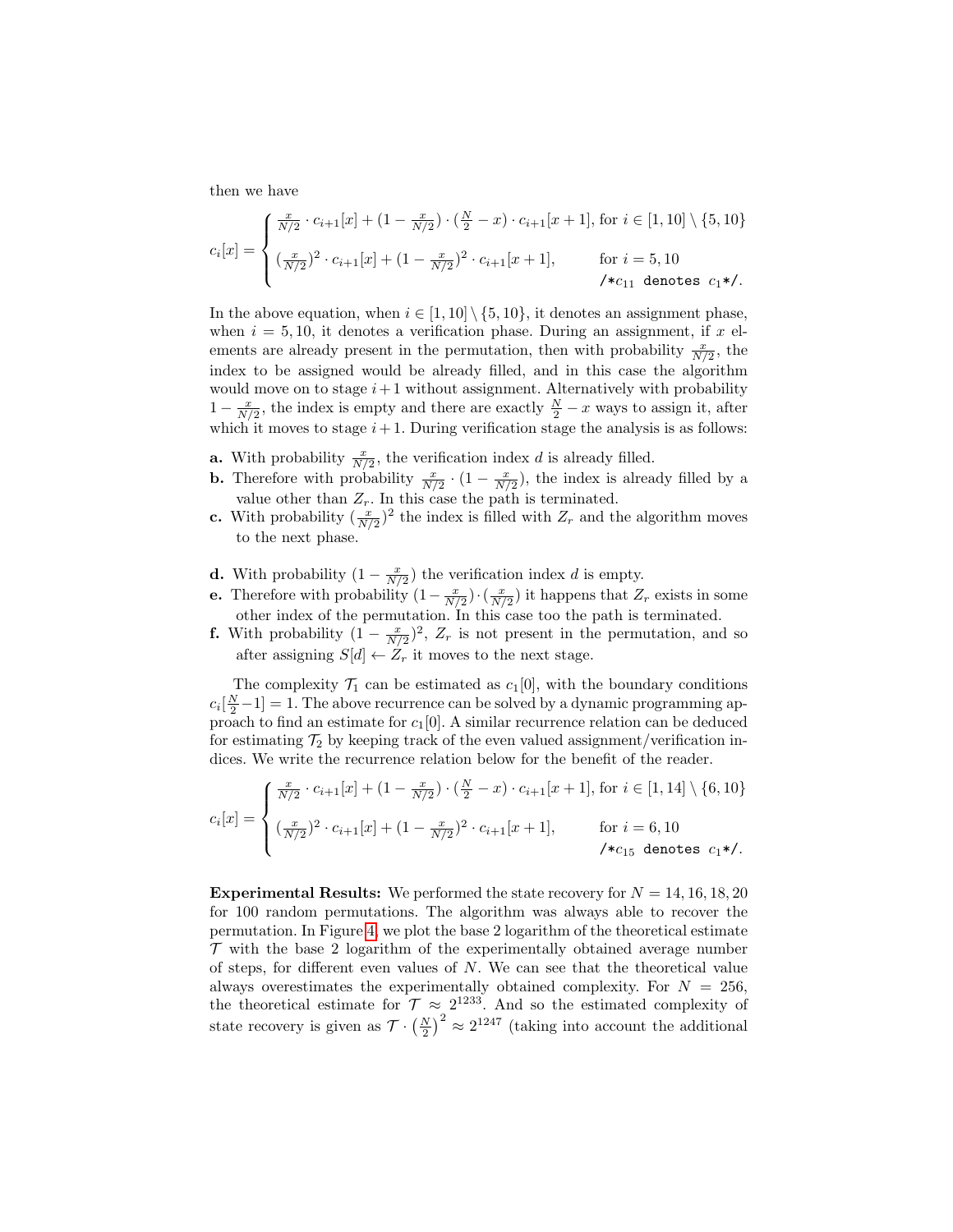<span id="page-13-2"></span>

Fig. 4: Experimental and Theoretical Estimates of  $\log_2 \mathcal{T}$ 

complexity of guessing the values of  $j, k$  at the beginning of the **SQUEEZE** phase). So the total complexity consists of  $\rho^{-1}$  encryptions plus  $\mathcal{T} \cdot \left(\frac{N}{2}\right)^2$  assignments which again comes to approximately  $2^{1247}$ .

# <span id="page-13-1"></span>4 Conclusion

In this paper, we analyzed the security of the stream cipher Spritz. We first proposed distinguishing attacks based on the short-term and the long-term biases in the keystream of Spritz. The distinguisher can be used both for distinguishing keystreams produced by multiple key-IVs and for distinguishing a keystream produced by a single key-IV pair. In the second half of the paper we looked at the state recovery attack on Spritz (in the multiple IV setting), in the situation when the cipher has entered a special class of SPECIAL states. We calculated the probability of such an event happening, and went on to outline an algorithm to recover the internal permutation. Our estimates suggest that in this case we need approximately  $2^{1247}$  assignments to recover the internal state which is an improvement on the  $2^{1400}$  step algorithm proposed in [\[2\]](#page-14-16).

Acknowledgements: The authors would like to thank the anonymous reviewers who helped improve the quality of this paper.

# References

<span id="page-13-0"></span>1. N. J. AlFardan, D. J. Bernstein, K. G. Paterson, B. Poettering, and J. C. N. Schuldt. On the Security of RC4 in TLS and WPA. In Proceedings of the 22nd USENIX Conference on Security, pp. 305–320, 2013.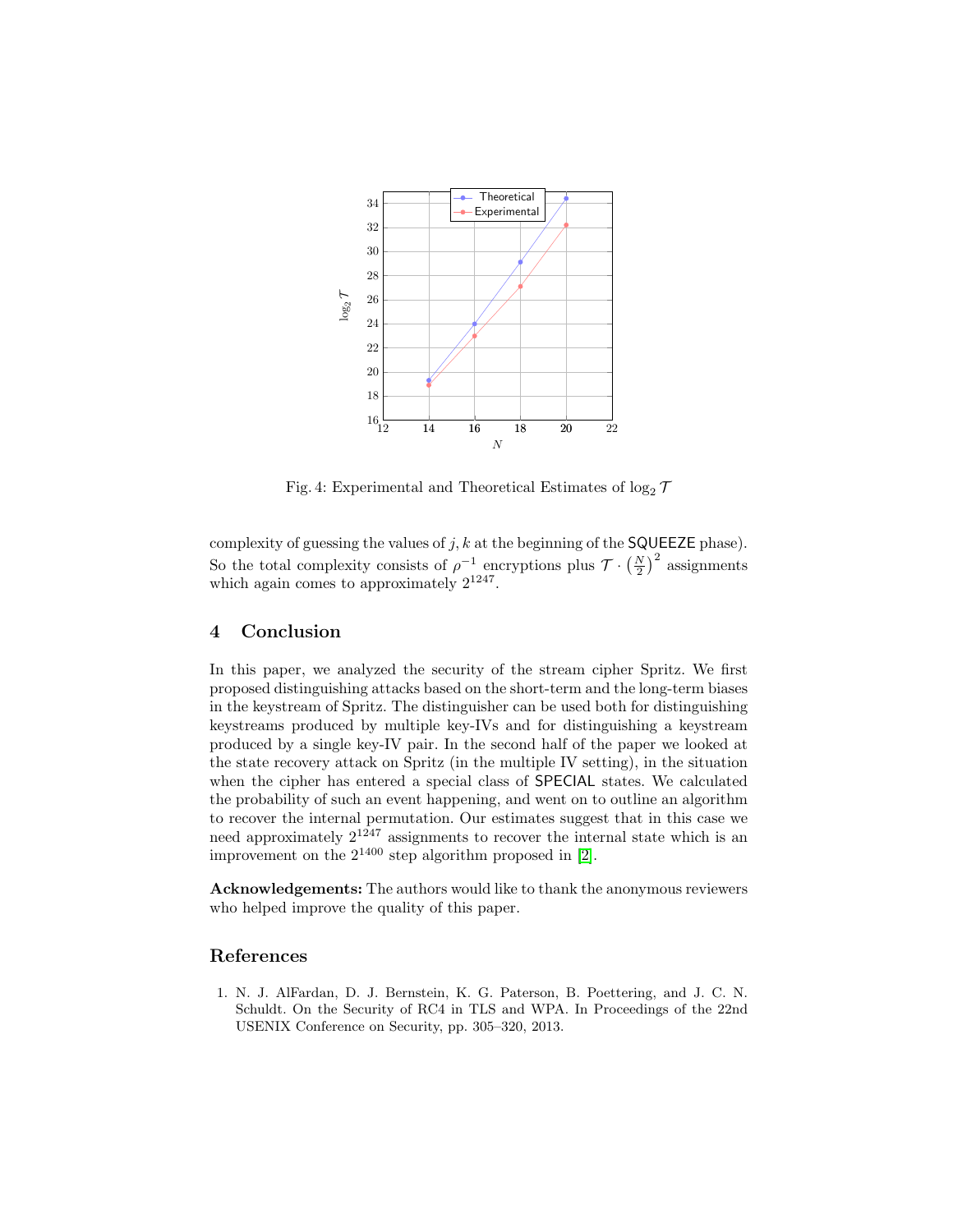- <span id="page-14-16"></span>2. R. Ankele, S. Kölbl, and C. Rechberger. State-Recovery Analysis of Spritz. In LatinCrypt 2015, LNCS, Vol. 9230, pp. 204-221, 2015.
- <span id="page-14-6"></span>3. S. Banik, S. Sarkar and R. Kacker. Security Analysis of RC4+ Stream Cipher. In INDOCRYPT 2013, LNCS, Vol. 8250, pp. 297–307, 2013
- <span id="page-14-7"></span>4. S. Banik and S. Jha. How not to combine RC4 states. In SPACE 2015, LNCS, Vol. 9354, pp. 95–112, 2015.
- <span id="page-14-8"></span>5. S. Banik and S. Jha. Some security results of the RC4+ stream cipher. In Security and Communication Networks, Volume 8(18): pp. 4061-4072. Wiley Online Publishing, 2015.
- 6. E. Biham, L. Granboulan, and P. Q. Nguyen. Impossible Fault Analysis of RC4 and Differential Fault Analysis of RC4. In FSE 2005, LNCS, Vol. 3557, pp. 359–367, 2005.
- 7. H. Finney. An RC4 Cycle That Can't Happen. Posting to <sci.crypt>, September 1994.
- <span id="page-14-18"></span>8. C. Garman, K. G. Paterson, and T. van der Merwe. Attacks Only Get Better: Password Recovery Attacks Against RC4 in TLS. In Proceedings of the 24th USENIX conference on Security, pp. 113–128, 2015.
- <span id="page-14-3"></span>9. G. Gong, K. C. Gupta, M. Hell, and Y. Nawaz. Towards a General RC4-Like Keystream Generator. In CISC 2005, LNCS, Vol. 3822, pp. 162–174, 2005.
- <span id="page-14-0"></span>10. T. Isobe, T. Ohigashi, Y. Watanabe, and M. Morii. Full Plaintext Recovery Attack on Broadcast RC4. In FSE 2013, LNCS, Vol. 8424, pp. 179–202, 2014.
- <span id="page-14-5"></span>11. S. Maitra and G. Paul. Analysis of RC4 and Proposal of Additional Layers for Better Security Margin. In INDOCRYPT 2008, LNCS, Vol. 5365, pp. 27–39, 2008.
- <span id="page-14-14"></span>12. I. Mantin and A. Shamir. A Practical Attack on Broadcast RC4. In FSE 2001, LNCS, Vol. 2355, pp. 152–164, 2001.
- <span id="page-14-9"></span>13. A. Maximov. Two Linear Distinguishing Attacks on VMPC and RC4A and Weakness of RC4 Family of Stream Ciphers. In FSE 2005, LNCS, Vol. 3557, pp. 342–358, 2005.
- <span id="page-14-15"></span>14. A. Maximov and D. Khovratovich. New State Recovery Attack on RC4. In CRYPTO 2008, LNCS, Vol. 5157, pp. 297–316, 2008.
- <span id="page-14-2"></span>15. Y. Nawaz, K. C. Gupta, and Guang Gong. A 32-bit RC4-like Keystream Generator. IACR Cryptology ePrint Archive 2005/175.
- <span id="page-14-17"></span>16. T. Ohigashi, T. Isobe, Y. Watanabe, M. Morii. How to Recover Any Byte of Plaintext on RC4. In Selected Areas in Cryptography 2013, LNCS, Vol. 8282, pp. 155– 173, 2013.
- <span id="page-14-4"></span>17. G. Paul, S. Maitra and A. Chattopadhyay. Quad-RC4: Merging Four RC4 States towards a 32-bit Stream Cipher. IACR Cryptology eprint Archive 2013: 572 (2013).
- <span id="page-14-1"></span>18. S. Paul and B. Preneel. A New Weakness in the RC4 Keystream Generator and an Approach to Improve the Security of the Cipher. In FSE 2004, LNCS, Vol. 3017, pp. 245–259, 2004.
- <span id="page-14-10"></span>19. S. Paul and B. Preneel. On the (In)security of Stream Ciphers Based on Arrays and Modular Addition. In ASIACRYPT 2006, LNCS, Vol. 4284, pp. 69–83, 2006.
- <span id="page-14-13"></span>20. R. Rivest and J. Schuldt. Spritz - a Spongy RC4-like Stream Cipher and Hash Function. Available at <https://people.csail.mit.edu/rivest/pubs/RS14.pdf>.
- <span id="page-14-11"></span>21. Y. Tsunoo, T. Saito, H. Kubo, M. Shigeri, T. Suzaki, and T. Kawabata. The Most Efficient Distinguishing Attack on VMPC and RC4A. In SKEW 2005. Available at <http://www.ecrypt.eu.org/stream/papers.html>
- <span id="page-14-12"></span>22. Y. Tsunoo, T. Saito, H. Kubo, and T. Suzaki. A Distinguishing Attack on a Fast Software-Implemented RC4-Like Stream Cipher. IEEE Transactions on Information Theory 53(9): pp. 3250–3255, 2007.